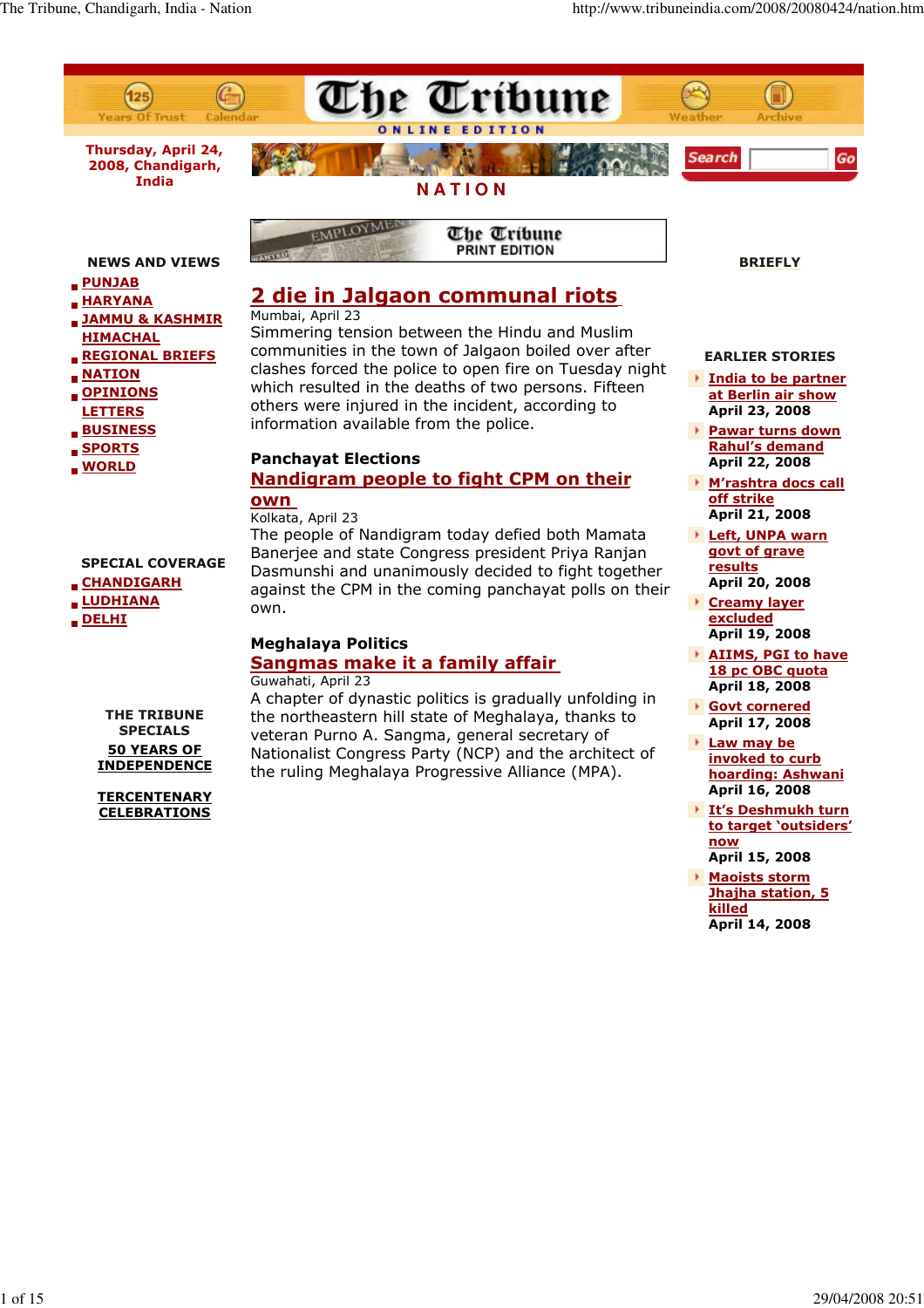### Ads by Google

### **Karnataka**

**Elections 2008** Find the latest updates & news on the assembly elections. Get updated www.aol.in/news

### **Jobs at NGO**

Hundreds of Companies Hire Thru Us Post Your Resume Free. Apply Now! MonsterIndia.com

### **Live in Australia**

**Official** Government sponsored Skilled migration visas: apply now! www.LiveInVictoria.vic.go

#### **India's Top Photo site**

Print and share your digital photos Delivery to any address in India www.Zoom.In

## Wheat procurement to cross 150 lakh tonnes

#### Pawar rules out wheat import New Delhi, April 23

Wheat procurement for Public Distribution System (PDS) in the country will cross the target of 150 lakh tonnes. Officials say to supplement the food stock; the government is prepared to procure an additional 20 lakh tonnes over and above the target of 150 lakh tonnes.

## Rural development: Govt doles out promises

### New Delhi, April 23

development are anything but heartening, the 'in action' during a protest by cent provision of toilets in rural areas by 2012 in Mumbai on Wednesday. At a time when indicators of rural government today made lofty claims about the future of its schemes, including 100 per and self-employment for BPL families by 2015.

## ISRO to launch 10 satellites at one go

### Chennai, April 23

The Indian Space Research Organisation (ISRO) will create a record of sorts, when it launches 10 satellites, including eight nano satellites from abroad, in a single mission on April 28 from the spaceport of Sriharikota.

## Big B hits out at Shatrughan in blog

### Mumbai, April 23

The old rivalry between Amitabh Bachchan and Shatrughan Sinha appear to have resurfaced with the Bollywood superstar lashing out at the star-turned-politician for his insinuations that the nomination list of the International Indian Film Academy (IIFA) awards were 'fixed'.

## Scandinavian diplomats on recce in North-East

### Guwahati, April 23

Ambassadors of three Scandinavian countries are on a visit to Northeastern states of India taking stock of the social, political and economic situation in the region besides gathering information about potential sectors for investment in the region.

## 31 workers die of diarrhoea

### Jorhat, April 23

At least 31 tea garden workers have died due to diarrhoea and hooch (country liquor) consumption this month and over 50 others are undergoing medical treatment in two tea gardens of Jorhat district in upper Assam, where the government has sounded a diarrhoea alert.

## Abducted engineer's family in state of shock

### Mangalore, April 23

The family of Sagrang Mohammad Naeem, abducted by suspected Taliban militants in Afghanistan on April 21, is in a state of shock, as his whereabouts are still not known.

## Cheque Bounce Case

## Plea filed against Sridevi in SC

### Bhopal, April 23

A petition was filed today in the Supreme Court challenging the Bombay High Court order staying the criminal proceedings against Bollywood actress Sridevi Kapoor in a cheque bounce case.



WOMAN POWER? A policewoman students of diploma in education against the Maharashtra government outside Mantralaya  $-$  PTI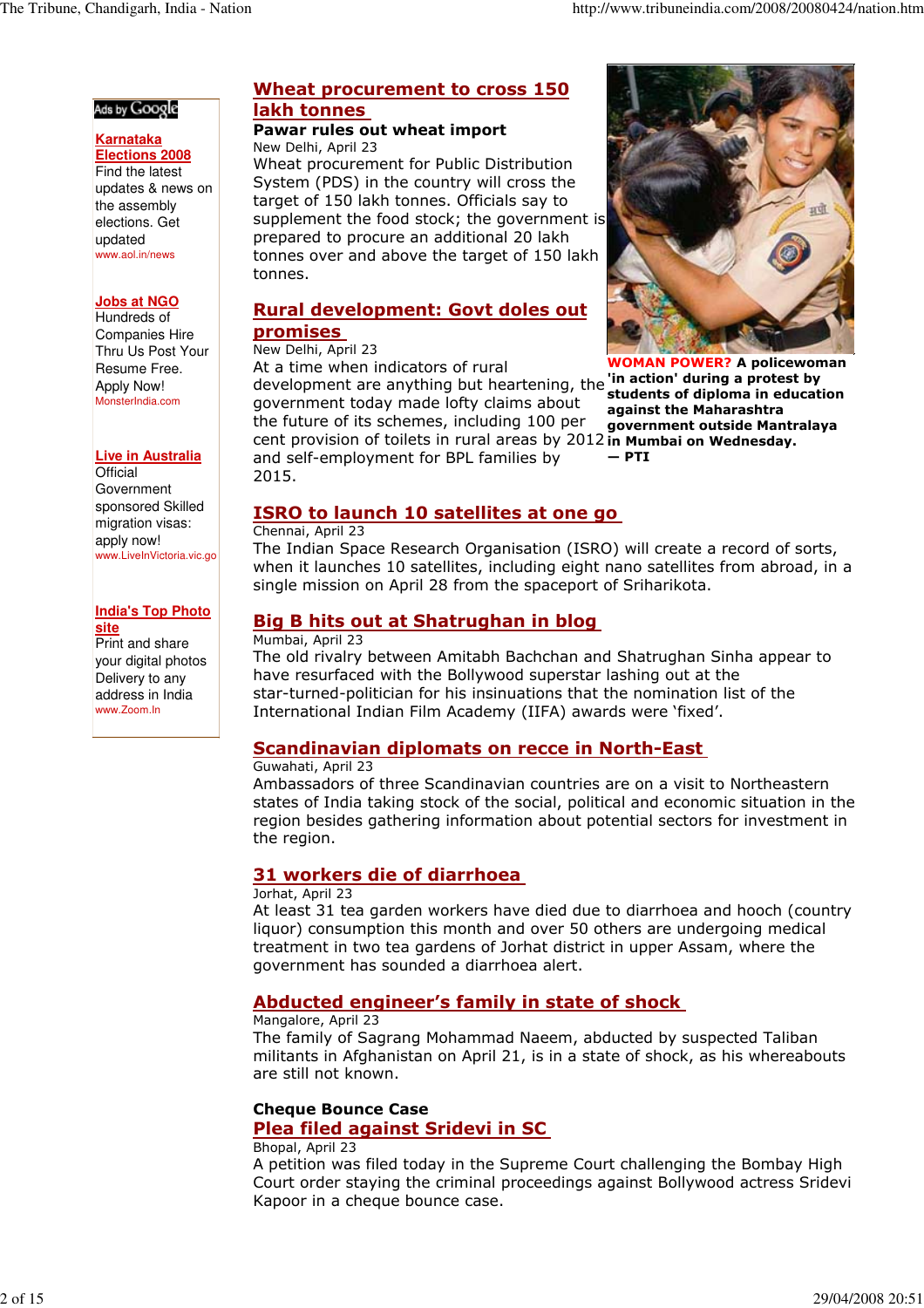## 2 die in Jalgaon communal riots Tribune News Service & UNI

### Mumbai, April 23

Simmering tension between the Hindu and Muslim communities in the town of Jalgaon boiled over after clashes forced the police to open fire on Tuesday night which resulted in the deaths of two persons. Fifteen others were injured in the incident, according to information available from the police.

According to sources in Jalgaon, tension between the two communities had heightened with so-called leaders from both sides issuing provocative statements for the past month. The latest incident was sparked off when a marriage procession passing outside a mosque was attacked by people who had gathered for prayer.

With the tension showing no signs of abating, the authorities clamped curfew at the Chopda tehsil. The police had to fire more than 25 rounds to disperse the stone-throwing mob. Several shops were burnt in the violence, the police said.

The local administrative officials say teams of paramilitary forces have been rushed to the area to prevent further escalation of violence.

The Maharashtra government today ordered a CID inquiry into the riots and subsequent the police firing. Making a statement in the Assembly in response to an adjournment motion notice sought to be tabled by Gulabrao Patil (Shiv Sena) deputy chief minister R.R. Patil said the families of the dead would be given compensation of Rs one lakh each.

He defended the police action and said they were forced to open fire as both the communities came face to face and even the policemen were beaten up.

However, leader of the Opposition Ramdas Kadam objected and said the policemen were at fault in firing the bullet in the head and stomach.

Earlier this month, at the Raver tehsil nearby the police had to fire in the air to disperse rioting mobs when members of a Ram Navami procession threw gulal on a mosque along the way. The situation worsened a few days later when one of the persons injured in the violence died in hospital, according to the police.

Even in the earlier incident, the authorities had to clamp a 12-hour curfew in order to bring normalcy in the area.

"The riots are a handiwork of politicians and the local officials, who are involved with them," says a local resident. According to him, the administration allowed the hot-heads from both the communities to carry out their propaganda without any checks on them. "Usually, the authorities form a peace community with members from both the communities and work out a peaceful solution. But this time no one was interested in maintaining peace," the source from Jalgaon said.



## Panchayat Elections Nandigram people to fight CPM on their own Subhrangshu Gupta Tribune News Service

### Kolkata, April 23

The people of Nandigram today defied both Mamata Banerjee and state Congress president Priya Ranjan Dasmunshi and unanimously decided to fight together against the CPM in the coming panchayat polls on their own.

The BJP, the SUCI, the CPI (M-L), the RJD, the Samajwadi Party and all other anti-CPM forces have agreed to lend their support to the Nandigram people.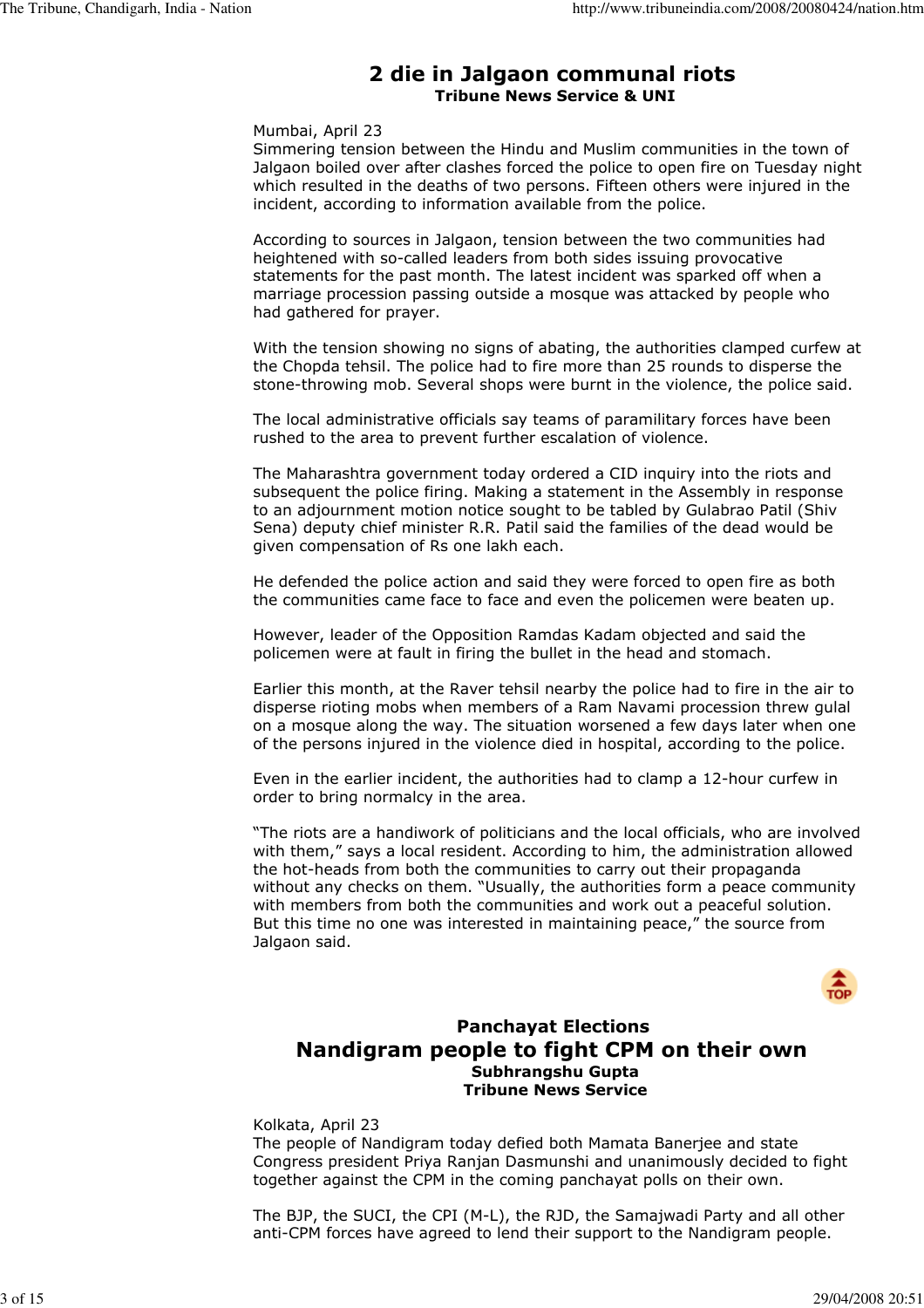The RSP, one of the major partners of the Left Front, would these parties against the CPM.

The local leaders of all anti-CPM parties took the decision at a meeting at Nandigram today. The panchayat elections would be held in three phases beginning May 11.

Candidates of the CPM and other Front parties had already filed their nomination papers for contesting zila parisad, panchayat samiti and anchal pradhan elections.

Chief Minister Buddhadeb Bhattacharjee today met chief secretary A.K. Deb, home secretary Ashoke Mohan Chakraborty and DGP Anup Bhora at the Writers Buildings and discussed the preparations for the polls.

After the meeting, the home secretary said they had demanded one company of paramilitary forces from the Centre for its deployment in the state during the panchayat elections, but the demand was turned down.

He said the government was taking extra precautionary measures in the Naxalite-dominated areas of Purulia, Bankura, Birbhum, Midnapore and Burdwan, where several CPM workers and their supporters were killed by Maoists recently.

He said superintendents of police were told to identify specific areas where major disturbances were apprehended during the polls and accordingly the forces would be deployed.

CPM state secretary Biman Bose alleged today that there was an unholy alliance of communal and reactionary forces against the CPM, but still the party would win the maximum number of seats in the three-tier panchayat polls.



## Meghalaya Politics Sangmas make it a family affair Bijay Sankar Bora Tribune News Service

Guwahati, April 23

A chapter of dynastic politics is gradually unfolding in the northeastern hill state of Meghalaya, thanks to veteran Purno A. Sangma, general secretary of Nationalist Congress Party (NCP) and the architect of the ruling Meghalaya Progressive Alliance (MPA).

The man, who had chosen to leave Indian National Congress, protesting the clout of Nehru-Gandhi dynasty in the party, has now found three of his wards wearing his shoes in Meghalaya politics.

While two of his sons, Conrad K Sangma and James K Sangma ensconced themselves in the state politics after getting elected to the Meghalaya assembly in the March election, one of his daughters, Agatha K Sangma has lost no time to follow the footsteps of her elder siblings.

A first timer in Meghalaya House, Conrad Sangma, who is armed with an MBA degree, has been entrusted with the responsibilities of the key cabinet portfolios, including finance and power in the MPA government, raising many eyebrows.

Whether the senior Sangma admits it or not, the Sangma dynasty is on the roll in Meghalaya politics. Thanks to his 'clout' in the hill state, especially in his fiefdom in Garo Hills as well as in the ruling MPA coalition, his brainchild.

A lawyer in the Delhi High Court, 28-year-old Agatha, has been chosen by the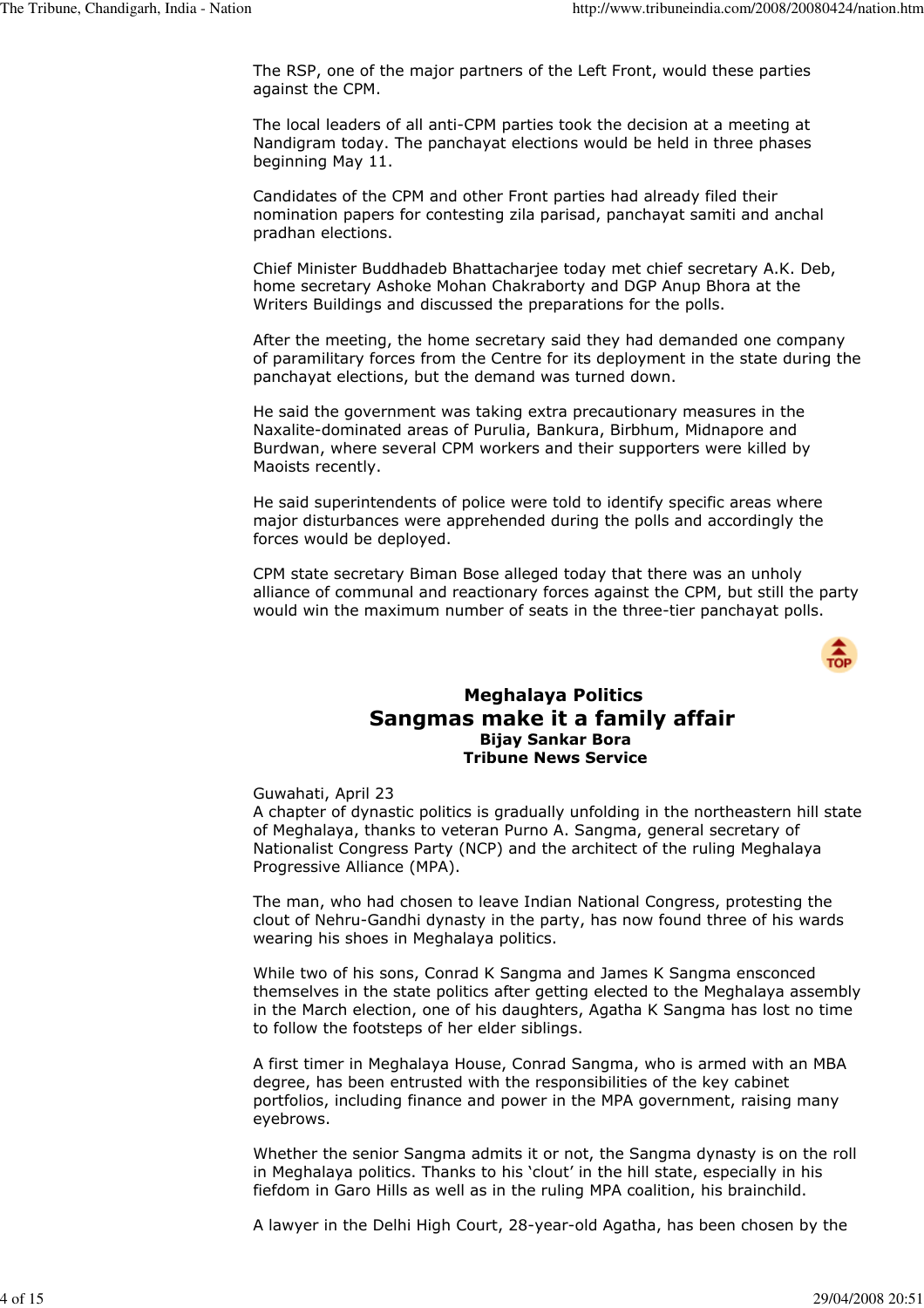NCP as its candidate to contest in May the 22 Lok Sabha byelection to Tura parliamentary seat in Garo Hills that fell vacant after her illustrious father resigned on being elected to the Meghalaya Assembly in March Assembly polls.

The Tura Lok Sabha seat that was represented by P. A. Sangma for several times. Agatha is expected to file her nomination papers on May 1 and she is sure to be supported by NCP's allies in the ruling Meghalaya Progressive Alliance (MPA).

Former Lok Sabha Speaker Sangma told the media that it was the party and people of Garo Hills, who wanted his daughter Agatha to contest the byelection to Tura Lok Sabha seat. Even as political rivals accused him of encouraging dynastic politics unbecoming of Meghalaya, the NCP stalwart dismissed the allegations saying that he hasn't groomed any of his five children — three sons and two daughters -to be his successor in politics and that three of them are now in politics on their own, abiding by the wishes of the people in Garo hills.



## Wheat procurement to cross 150 lakh tonnes Pawar rules out wheat import Vibha Sharma Tribune News Service

New Delhi, April 23

Wheat procurement for Public Distribution System (PDS) in the country will cross the target of 150 lakh tonnes. Officials say to supplement the food stock; the government is prepared to procure an additional 20 lakh tonnes over and above the target of 150 lakh tonnes.

Agriculture minister Sharad Pawar on Wednesday said during the past 10 days of procurement, 86.25 lakh tonnes of wheat had been procured by government agencies for the PDS, thereby meeting almost 60 per cent of the estimated goal of 150 lakh tonnes.

At the beginning of the current Rabi marketing season, the government had set the procurement target at 1.5 million tonnes. Last year, it was able to procure only 1.1 million tonnes and was forced to import 1.8 million tonnes to augment buffer stock.

On Tuesday, the government also claimed that food grain production during 2007-08 had reached a record of 227.32 million tonnes in case of rice, wheat, oil seeds, cotton and coarse grains. While skeptics say that declarations about the bumper crop and adequate procurement are election-driven. But today's figures as well as yesterday's estimates of record food grain production during 2007-08 also mean that the country will not have to import wheat this year and prices will be stabilised. In fact, there is a heavy arrival of wheat in mandis and the agriculture minister had expressed confidence that the target for wheat procurement was likely to be completed within the next five to seven days.

From Punjab and Haryana, which fulfills the maximum needs for the PDS, ICDS, school noon meal programme and food security reserves, government has procured about 99 per cent of the total market arrivals of wheat so far. The two states contribute 80 per cent of the total wheat for the central pool.

While majority of 86.25 lakh tonnes of wheat has been procured from Punjab and Haryana, the Center has appreciated steps taken by Gujarat, Madhya Pradesh and Maharashtra governments to improve wheat procurement. It has asked other wheat growing states to take necessary steps to ensure enough wheat procurement by the government agencies.

In India wheat has now become national crop and its consumption is increasing in southern and northeastern states. Internationally there is a shortage of wheat due to variety of factors, including consecutive drought years in Australia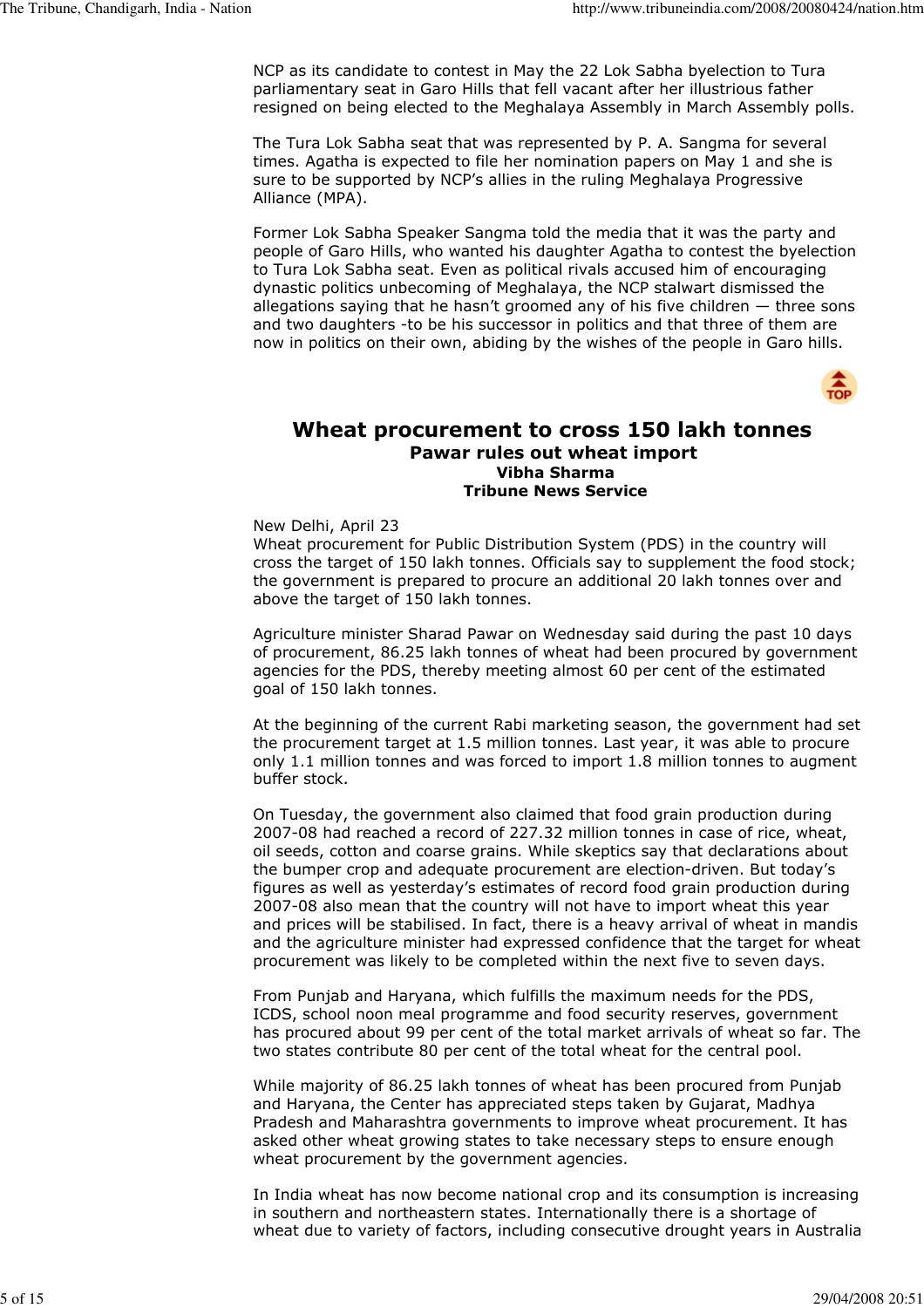and bad weather conditions in other wheat producing countries. In the US wheat is being diversified towards animal feed as corn and maize is used to produce biofuel.

States have also been asked to take necessary steps for procurement of rice in the Kharif season. Inaugurating the Conference of State Agriculture and Agricultural Marketing Ministers, Pawar said rice-producing states that did not procure adequate quantities of rice should give special attention to procurement. He appealed to the states to make best use of initiatives taken in recent years to ensure food security.

Pawar called upon state ministers to give high priority to better water use efficiency, ensuring availability of quality seed and fertilisers, improving marketing infrastructure, introducing market reforms and disseminating new technology through the extension network.

He said conservation farming was required especially in Punjab, Hayana and western UP, where deceleration in productivity growth in food grains had been observed in post green revolution period due to unsustainable use of soil and water resources.

Calling upon the states to expedite market reforms, the minister said investments in post-harvest and cold-chain infrastructure were needed for which entry of the private sector was necessary to bring latest technology and expertise in marketing. Therefore, an appropriate regulatory and policy environment was necessary.

He said the states had been asked by the ministry of agriculture to amend their Agricultural Produce Marketing Committee Acts for de-regulation of the agricultural marketing system. Twenty-two states had amended their APMC Acts, but had not yet notified APMC Rules. A draft of model APMC Rules had been circulated to states. The ministry is also putting forth a proposal to constitute an Empowered Committee of State Agriculture Marketing Ministers to facilitate faster implementation of marketing reforms.



## Rural development: Govt doles out promises Aditi Tandon Tribune News Service

New Delhi, April 23 At a time when indicators of rural development are anything but heartening, the government today made lofty claims about the future of its schemes, including 100 per cent provision of toilets in rural areas by 2012 and self-employment for BPL families by 2015.

Though it admitted that lack of potable water in villages was a matter of serious concern, the only solution it offered was the statistic of Rs 39,490 crore, which has been earmarked in the 11th Five Year Plan for the cause.

## MPs will be consulted

Singh came in under pressure today from MPs who complained they were not being consulted by state bureaucrats in matters related to Pradhan Mantri Gram Sadak Yojna. "It's a pity that the MP has no say in his area nor does he have the privilege of laying the foundation stone." Prasad said the government had written to states to consult MPs on the issue and give explanation in case they decide otherwise.

Right now, 68 per cent Indian villages don't have drinking water facility -- a matter that bothered most of the 40 MPs who participated in the six-hour long discussion on demand for grants for rural development ministry in the Lok Sabha today.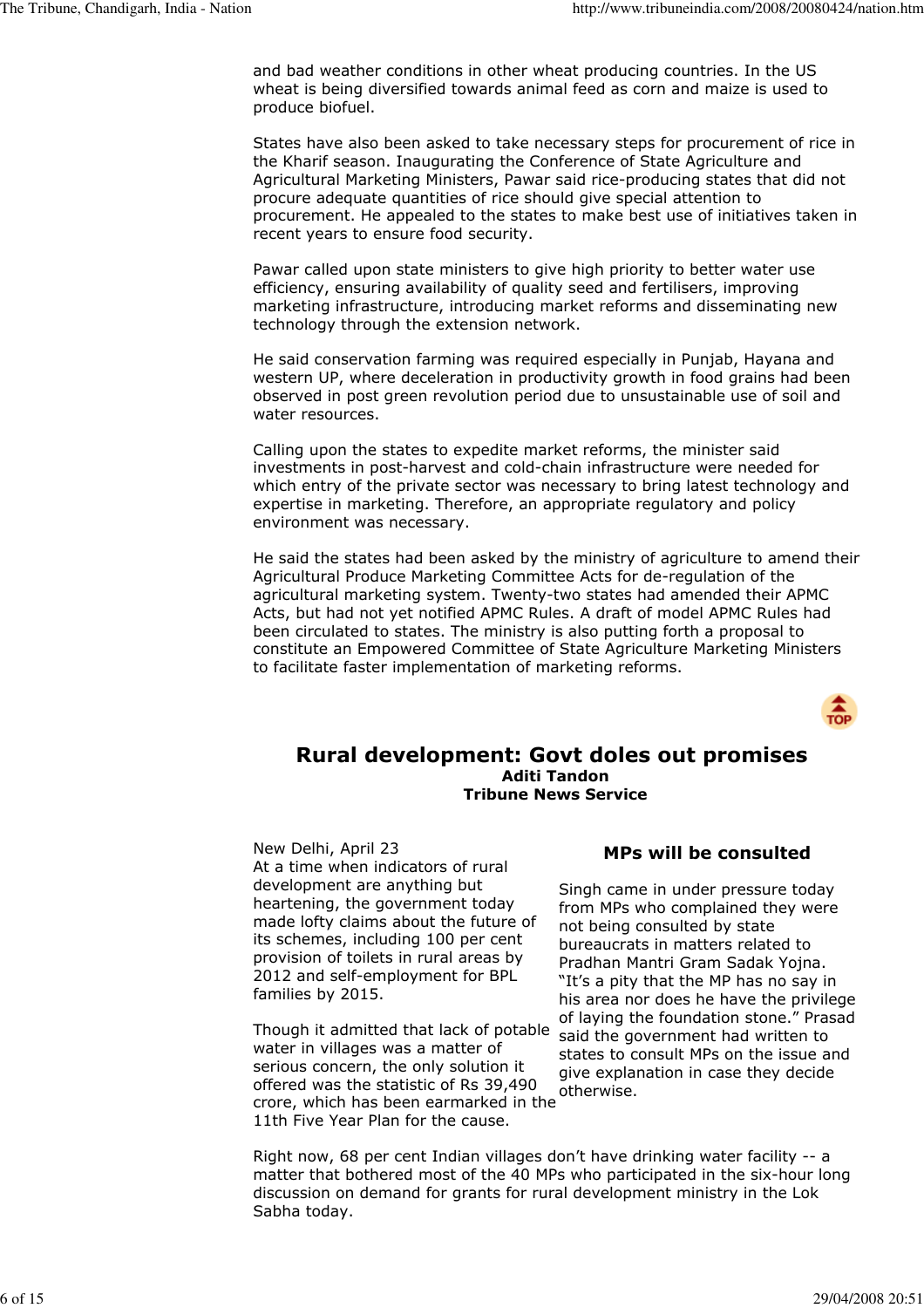The government remained non-committal on the issue of raising minimum wages during the discussion.

"The interests of farmers have to be protected. We can't allow anything that will hit the agriculture further," said union minister for rural development Raghuvansh Prasad Singh. He further said he was "encouraged" by active participation of members. His speech, however, was more about statistics and how the UPA was spending more on rural development than its predecessor.

Singh did not give away much in terms of practical solutions to outstanding problems like 74 per cent people in villages still using firewood; per capita consumption expenditure in villages being less than Rs 12 and 45 per cent people being below poverty line (World Bank report). The government figure for BPL families is 26 per cent. About the review of BPL criteria, Singh said the government was awaiting the report of a committee appointed for the purpose.

The minister, however, admitted that discrepancies in the implementation of the NREGA was a serious issue. The government is now looking at institutes of excellence in rural development and IIMs to iron out wrinkles in the NREGA implementation. It also plans publicity campaigns in villages to see that actual beneficiaries are benefited.

Reacting to concerns on bogus job cards being issued under NREGA, Singh said that all payments would now be made through accounts in banks or post offices.



## ISRO to launch 10 satellites at one go

Chennai, April 23

The Indian Space Research Organisation (ISRO) will create a record of sorts, when it launches 10 satellites, including eight nano satellites from abroad, in a single mission on April 28 from the spaceport of Sriharikota.

ISRO sources said today that the satellites would be launched by the 12th flight of ISRO's workhorse Polar Satellite Launch Vehicle PSLV-C9.

This was for the first time in the history of India's space programme that 10 satellites would be launched in a mission, after it successfully launched four satellites when PSLV-C7 carried CARTOSAT-2, Space Capsule Recovery Experiment (SRE-1), Indonesian LAPAN-TUBSAT and Argentina's PEHUENSAT-1 in January 2007.

The bunch of satellites to be launched from the second launch pad of the SHAR Range on April 28 included India's Cartosat-2A, weighing 690 kg, and Indian Mini Satellite (IMS-1), weighing about 83 kg, which would have new technologies, including miniaturisation technology.

It would be sent for remote sensing purposes. With a resolution of one metre, Cartosat-2A would be used for mapping purposes.

The other eight satellites were nano satellites and they together weigh about 50 kg. The satellites were from Canada, the Netherlands, Denmark and Germany.

ISRO has fixed the launch time at 0923 hrs and the final countdown would be fixed soon.

The satellites will be launched by the core-alone 44-m-tall and 230-tonne PSLV, without the strap-on motors.

ISRO officials said it would be an international mission, as the sleek PSLV would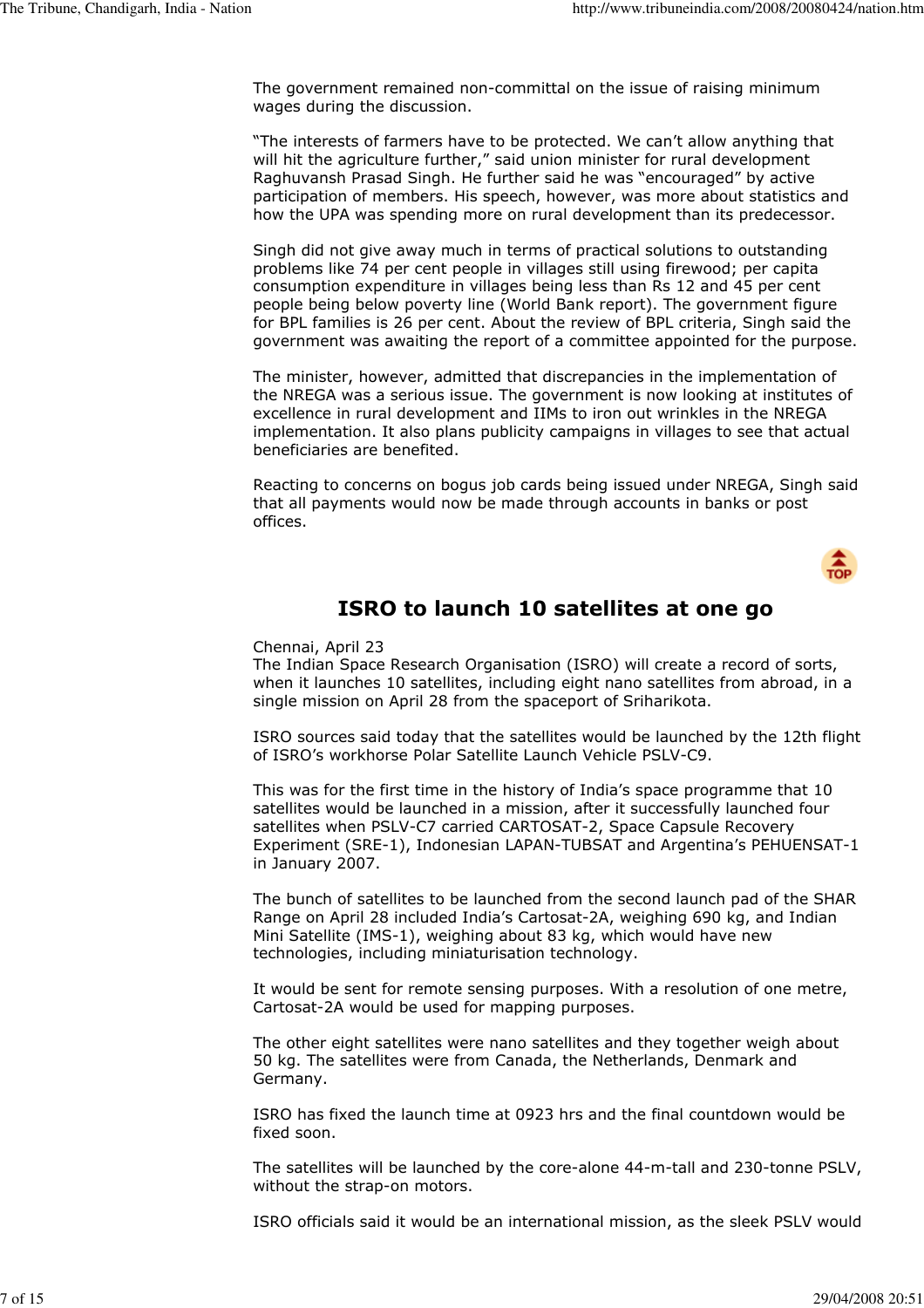be placing 10 satellites in the intended orbit in one mission. "'It will be a tricky mission as the satellites have to be put in the orbit at the right time and in right angle one after another", they said, adding that the role of the ejection mechanism would be crucial in the mission.

Of the eight-nano satellites, six form a cluster called NLS-4. Of the six, one each was from the University of Toronto in Canada, Denmark, Germany and the Netherlands, and two were from Japan.

The seventh one, named NLS-5, weighed 16 kg and was from the University of Toronto. The eighth, called Rubin-8, was from Germany and it weighed seven kg.

These satellites were built to learn the art of fabricating satellites by academicians and to test nano technologies for use in satellites.

The launch had more commercial value as Antrix Corporation, the financial arm of ISRO, would be charging money for carrying foreign satellites.



# Big B hits out at Shatrughan in blog

Mumbai, April 23

The old rivalry between Amitabh Bachchan and Shatrughan Sinha appear to have resurfaced with the Bollywood superstar lashing out at the star-turned-politician for his insinuations that the nomination list of the International Indian Film Academy (IIFA) awards were 'fixed'.

Taking the war of words to cyberspace, Bachchan, in his newly created blog reacted to media reports where "my colleague, friend and neighbour Shatrughan Sinha" is purported to have said "Sab kissika beta hai, ya kissiki bahu, ya kissiki biwi" in regard to the nomination list of the IIFA awards.

The Big B, who is IIFA's brand ambassador, said: "I am surprised at this observation, especially since, during the time of the national award selection for best actress in one of the past years, when the award went to Raveena Tandon. It was alleged that Shatrughan Sinha's wife, the lovely and graceful Poonam, a great friend of Raveena's mother had recommended the appointment of MacMohan, brother of Raveena's mother, on the board of the jury to favour the actress."

He added: "If this alleged story is true then, I do value Shatrughan Sinha's statement (Sab Kissika) you are so right Shatru !!," said Big B in the blog. Reacting to Bachchan's outbursts, Sinha said he failed to understand the reason for him being overcome by anger.

Sinha said the superstar's comments on him were "unnecessary and bad in taste."  $-$  PTI



## Scandinavian diplomats on recce in North-East Bijay Sankar Bora Tribune News Service

Guwahati, April 23

Ambassadors of three Scandinavian countries are on a visit to Northeastern states of India taking stock of the social, political and economic situation in the region besides gathering information about potential sectors for investment in the region.

Ambassadors of Denmark, Sweden and Finland, Ole Lonsmann Poulsen, Carl-G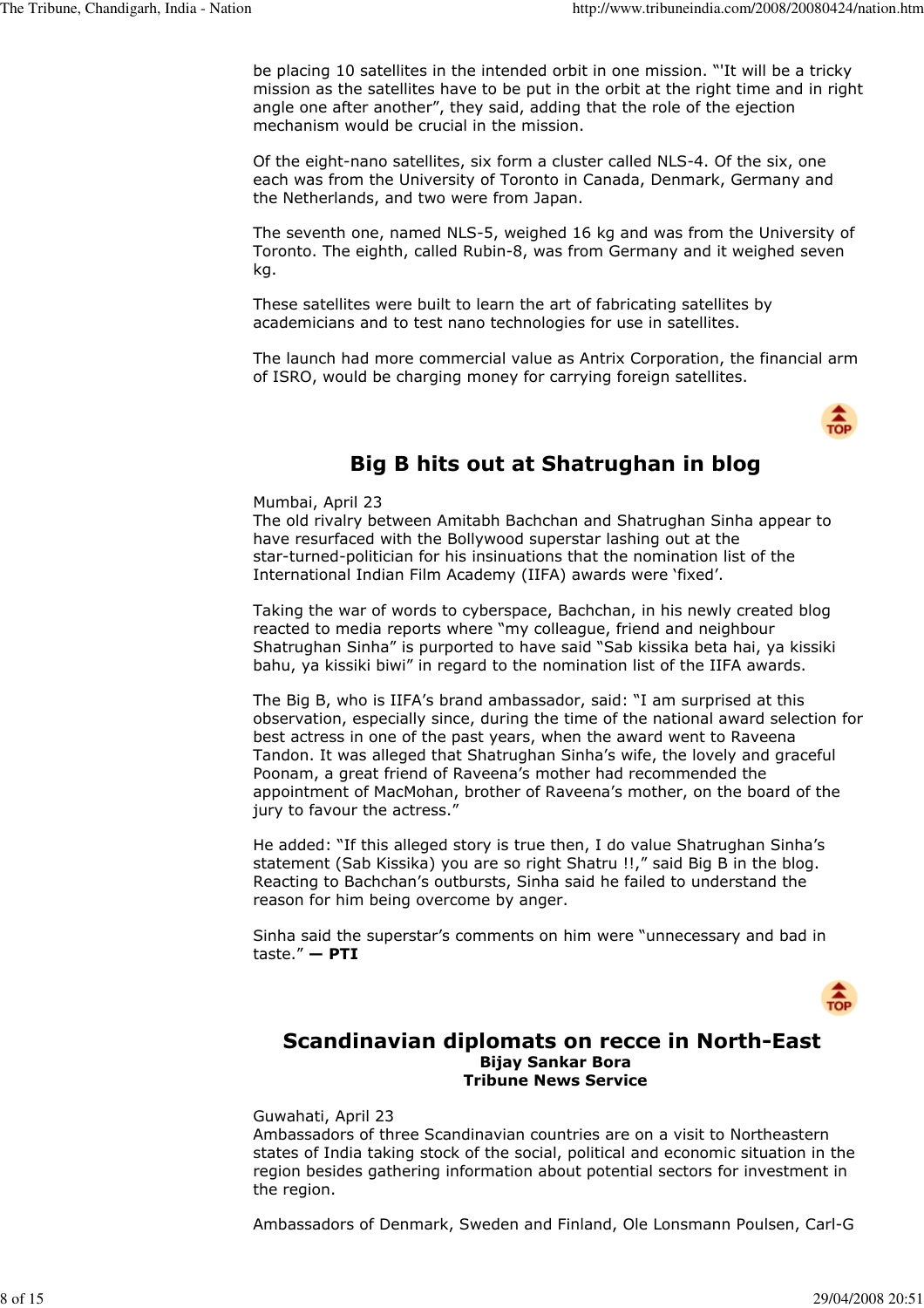Svensson and Asko Numminen, respectively, along with their spouses are on a tour to Northeastern states of Arunachal Pradesh, Assam and Manipur meeting people from different sections of society.

They are apparently here to take stock of the internal security scenario in view of the prevailing insurgency in the region, to have first hand information about incidence of HIV and AIDS cases in the region, especially in Manipur.

They are also in the job of identifying untapped sectors that hold key to rapid economic growth of the backward Northeastern states. The foreign diplomats have visited locations Arunachal Pradesh, including picturesque and snow capped Tawang located near the border with China. They also paid visit to enchanting Kaziranga National Park, the abode of one-horned rhinoceros in Assam.

During an interaction with a small group of mediapersons here, the diplomats tried to gather information about the conflict situation in the region and the cooperation, if any, extended by neighbouring Bangladesh and Myanmar to Indian authorities in rooting bases of insurgents from Northeast in those countries.

The ambassadors on visit are trying to figure out the key areas that could trigger rapid economic growth in the backward N-E region and the impact of Chinese made consumer goods, which have flooded the markets in hill areas of the Northeast through illegal trade channels, on the local economy of the region.

The ambassadors have evinced interests in assessing the HIV and AIDS scenario in the region and are visiting the worse-affected state of Manipur. They met the National AIDS Control Organisation (NACO) officials here today.



# 31 workers die of diarrhoea

### Jorhat, April 23

At least 31 tea garden workers have died due to diarrhoea and hooch (country liquor) consumption this month and over 50 others are undergoing medical treatment in two tea gardens of Jorhat district in upper Assam, where the government has sounded a diarrhoea alert.

The district authorities, however, said only seven lives had been claimed by diarrhoea and other water-borne diseases.

Sources in Naginijan tea estate of state-owned Assam Tea Corporation Ltd (ATCL) said 16 persons had died, including five infants, from gastro-enteritis this month with the children dying in the last three days.

Tata Tea Ltd's Rajoi tea garden sources said 16 persons had died since the middle of the month due to hooch consumption.

Over 50 affected persons were undergoing medical treatment in various hospitals and primary health care (PHC) medical centres.

District deputy commissioner L.S. Changsang has called an emergency meeting of the tea estate authorities and the health department officials today to work out a plan to halt further spread of the disease on the eve of the monsoon season.

Consumption of contaminated water from a stream coming from neighbouring Nagaland had triggered the disease in Naginijan tea estate, he said.  $-$  PTI

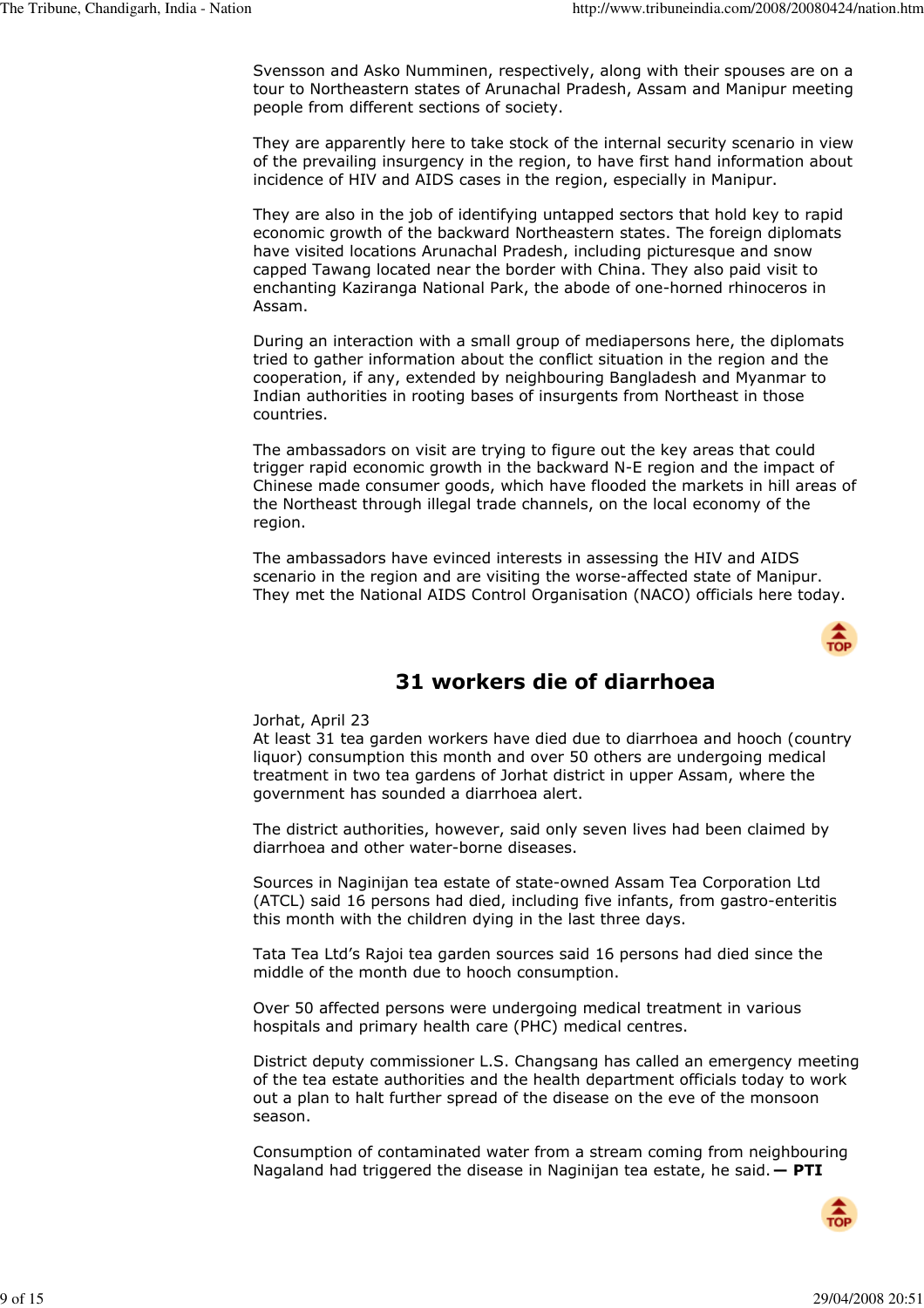# Abducted engineer's family in state of shock

### Mangalore, April 23

The family of Sagrang Mohammad Naeem, abducted by suspected Taliban militants in Afghanistan on April 21, is in a state of shock, as his whereabouts are still not known.

Naeem, a middle-aged engineer working with a Dubai-based Afghan-Canadian private company, was in Adraskan district of Heart province in southwest Afghanistan when he was abducted by armed men along with a Nepali and a car driver. The Dubai-based company had been hired by an American company to execute some work in the area.

His home at Gurupura Kaimara, about 15 km from here, now had only aged people as youngsters had gone abroad, mainly to the Gulf countries for work.

Naeem's father Mohammad Hussain, who was badly shaken by the news of abduction of his son, has fervently appealed to the centre to take effective steps for safe release and return of his son from Afghanistan.

"We have spoken to the local police and the district administration. But our efforts to contact the Indian high commission have failed. We are really worried. A person working in the Gulf, whom we know, called up this morning and assured that Naeem will come back safely," said the septuagenarian father.

Mohammed Hussain said the family also received a phone call from a person, claiming to be the director of the Dubai-based company, last evening and he said the company was making all efforts to get Naeem released.

He said he knew something about the abductors and the company would negotiate and ready to meet any conditions to get them released.  $-$  UNI



## Cheque Bounce Case Plea filed against Sridevi in SC

### Bhopal, April 23

A petition was filed today in the Supreme Court challenging the Bombay High Court order staying the criminal proceedings against Bollywood actress Sridevi Kapoor in a cheque bounce case.

Madhu Gupta, proprietor of M S Photofilms Industries, Juhu, Mumbai, in her petition filed in the apex court has contended that the Bombay High Court has committed a serious error of law by staying the proceedings pending in the Court of Judicial Magistrate for an offence under section 138 of Negotiable Instruments Act (NI).

Gupta had financed a film of Sridevi and the actress had issued three cheques of Rs 92.5 lakh, 8.41 crore, and 31.62 lakh, all dated March 2, 2007.

All three cheques bounced on account of insufficient fund when presented for encashment by Gupta.

The Judicial Magistrate had issued summons to Sridevi.

Sridevi's husband Boney Kapoor and her father-in-law Surinder Kapoor also have production houses namely Narasimha Enterprises and S K Films Enterprises.

In the meantime Boney Kapoor and Surinder Kapoor filed a criminal complaint with the police alleging that the cheques are forged and case of forgery should be registered against Gupta.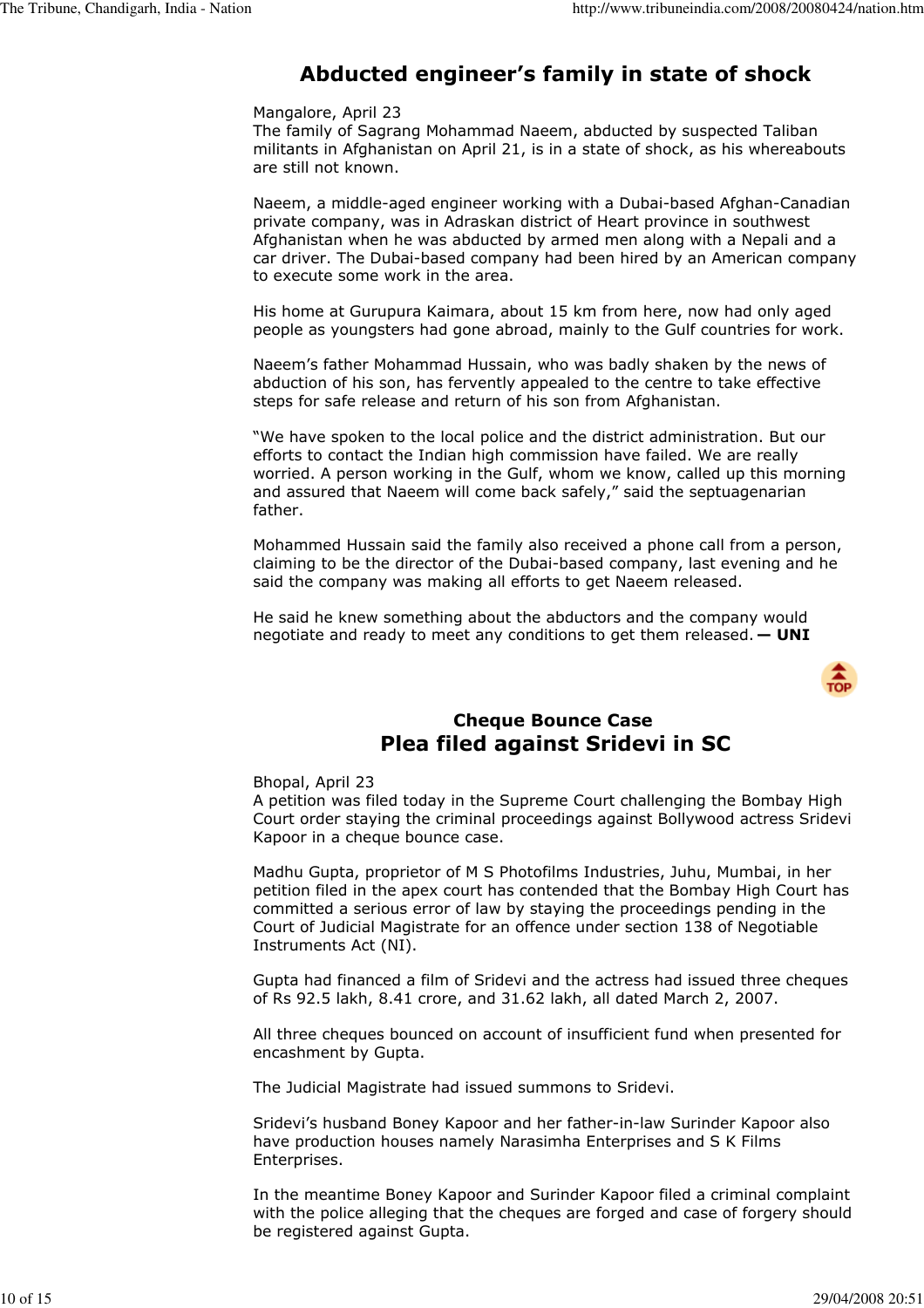Sridevi moved the High Court for quashing of the proceedings under section 482 CrPc and learned single judge of the high court stayed the proceedings under section 138 of the NI act, till the investigation in the case of forgery were complete.

Gupta in her petition filed in the apex court has also contended that since the trial court was already seize of the matter, police cannot conduct parallel investigation and original cheques were already on the court record and the court will decide whether the cheques were forged.

The petition is likely to come up for hearing next week.  $-$  UNI



# Vacate land, SC tells owner of Appu Ghar

New Delhi, April 23

The Supreme Court today directed the owner of Appu Ghar at Pragati Maidan to hand over the possession of the land within three weeks to it.

A bench headed by Justice Arijit Pasayat was also informed by Delhi Development Authority (DDA) that it could not allot alternative land in Delhi to "International Amusement Park Private Limited", owner of Appu Ghar, for setting up of an amusement park.

The amusement park at Appu Ghar was set up in the seventies by an NRI with the permission of then Prime Minister late Indira Gandhi.

Appu Ghar had already been closed down under the orders of the Supreme Court, which had directed the DDA to hand over the possession of 12 acres of land to the Supreme Court for construction of administrative blocks and an auditorium.

With the stand taken by the DDA in the Supreme Court, the last hope of amusement park being shifted to some other place in Delhi has ended.  $-$  UNI



### Neglect old parents, go to jail Ramesh Kandula Tribune News Service

Hyderabad, April 23 The neglect of aged parents will now attract imprisonment in Andhra Pradesh.

AP has become the first state in the country to bring into force the Maintenance and Welfare of Parents and Senior Citizens Act, 2007, providing assurance of maintenance and security to senior citizens in the twilight of their lives.

The Department of Women Development, Child Welfare Disabled Welfare and Senior Citizens has issued an order to implement the central Act which allows parents, above 60 years of age, to move maintenance tribunals if their children do not take care of their needs.

Though the Act was passed by Parliament last year, no state has so far issued notification for its implementation. "We are the first to issue the notification which comes into force from the midnight of April 21," an official said.

The Ministry of Social Justice and Empowerment, which is the nodal agency for the Act at the central level, had written to all states last month to issue the notification at the earliest.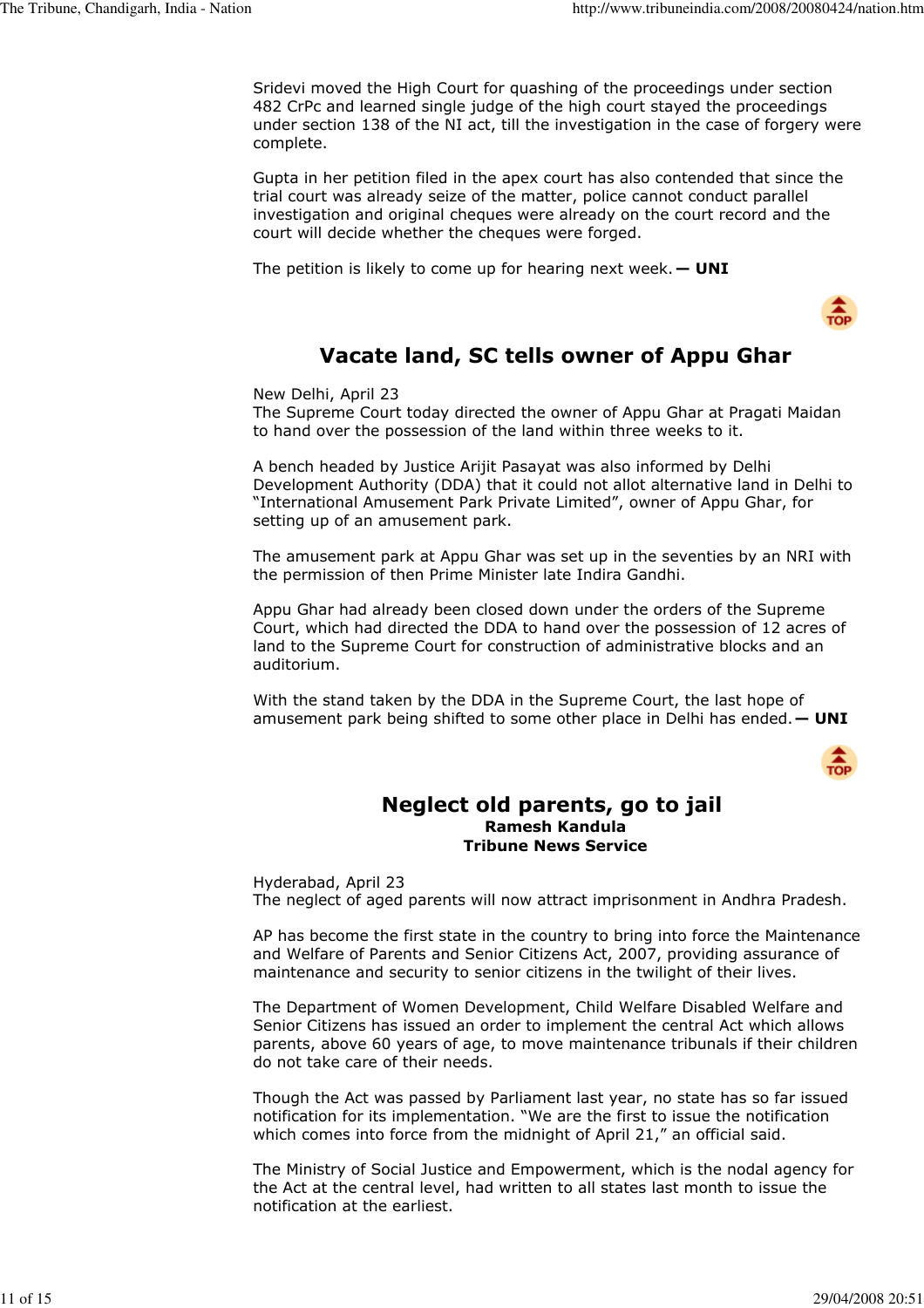The Act lays the responsibility of taking care of elderly parents and grandparents on earning sons and daughters and grandsons and granddaughters.

In case there is no scope for the two generations to stay together, it is mandatory for the younger generation to provide sufficient means of maintenance to the senior members.

The act provides for imprisonment up to three months in case of neglect or payment of compulsory maintenance of Rs 5,000 per month or both. It also envisages establishment of old age homes in every district.

The maintenance tribunals would be set up at the revenue division level for speedy disposal of disputes involving senior citizens.

There are an estimated nine crore senior citizens in the country. Increase in average life expectancy has seen percentage of old people in the general population go up from 6.9 per cent in 2001 to 9 per cent now.

The collapse of emotional support structures of joint family system, emergence of nuclear families and all-pervading impact of materialistic culture have cast dark shadows on the twilight years of many parents.

The new law will serve as a boon to old parents who often suffer in silence the insults by their near and dear ones.



## Dr Mitra to deliver Prem Bhatia Memorial Lecture Tribune News Service

### New Delhi, April 23

Eminent economist and former finance minister of West Bengal, Dr Ashok Mitra, will deliver the 13th Prem Bhatia Memorial Lecture at the India International Centre, New Delhi, on May 8. The theme of the lecture is "Growth for whom: Choice or dilemma?"

Meanwhile, the Prem Bhatia Award for the best political reporting for the 2008 has been given to Nirupama Subramanian, The Hindu correspondent in Pakistan. Subramanian has been recognised for her sensitive and astute coverage of the major developments in Pakistan, including the assassination of Benazir Bhutto, the lawyers' campaign for the restoration of the independent superior judges, the parliamentary elections and the induction of the new democratic government in Pakistan. She has written several analytical articles and editorials in the newspaper on developments in Pakistan.

The award for the best reporting on environment has gone to Keya Acharya, a freelance journalist based in Bangalore. Keya has been writing specifically on environment and development issues in Indian and international publications for the past 18 years. Her interest in the environment led her to pursue a freelance career in order to be able to pay attention to the subject in depth. She is the recipient of several awards, fellowships and commendations, including from the National Foundation for India, the ministry of environment and forests and the Press Institute of India, among others.

Dr Mitra was professor of economics at Indian Statistical Institute and the Indian Institute of Management, Calcutta, and was on the faculty of the Economic Development Institute in Washington. He was subsequently chairman of the Agricultural Prices Commission and the chief economic adviser to the government of India. Still later, he was finance and planning minister in West Bengal and a member of the Rajya Sabha.

The award ceremony will be presided over by Dr Bimal Jalan, one of India's well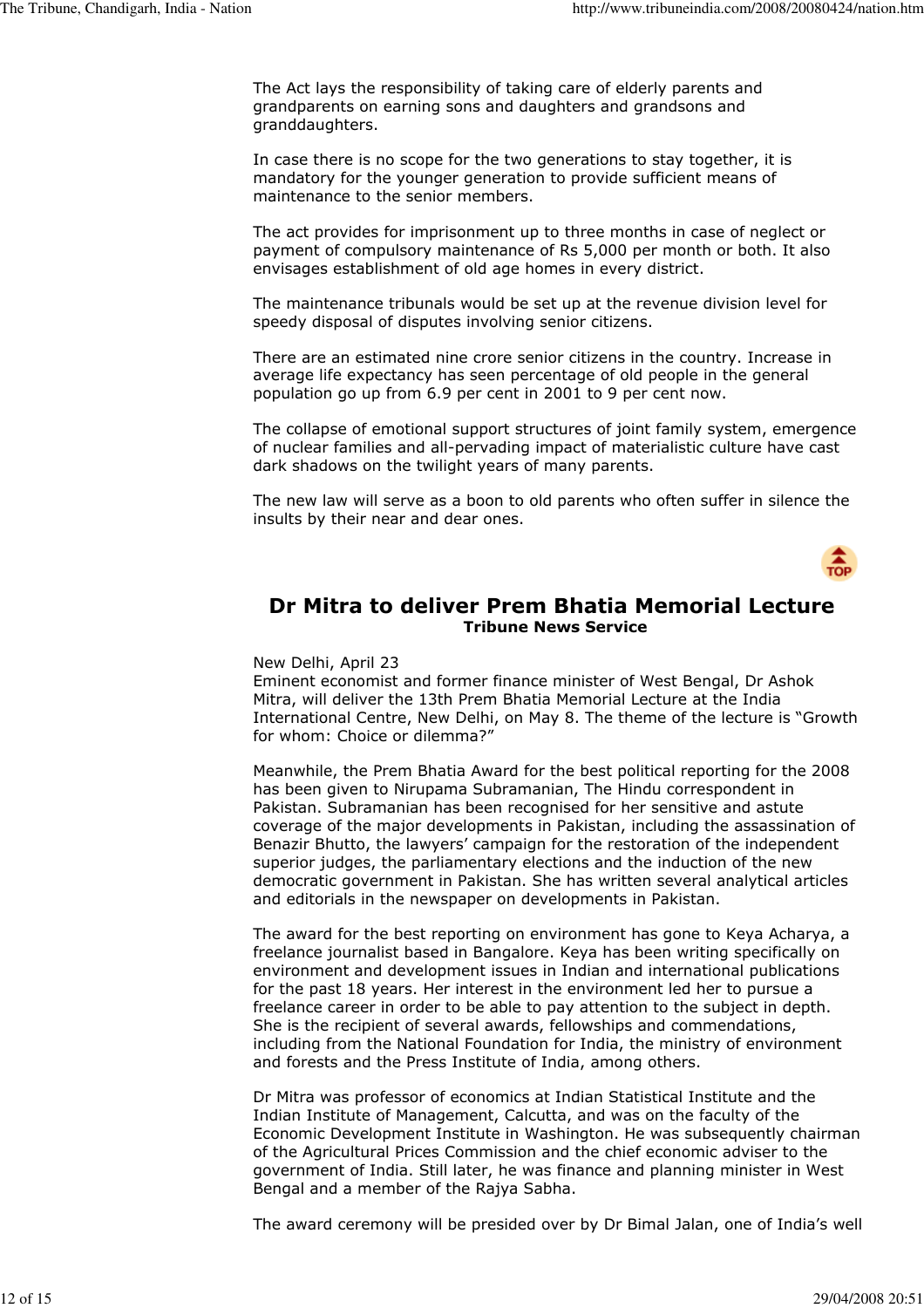known economist. Dr Jalan was Governor of the RBI from 1997 to 2003.



## BJP MP against sex education in schools Tribune News Service

New Delhi, April 23

Reviving the debate on sex education, a BJP member of the Lok Sabha member Sumitra Mahajan put up stiff resistance to sex education proposed by the government as part of the nationwide Adolescence Education Programme (AEP).

The human resource development ministry, in reply to a question in the Rajya Sabha in May last year, had said that the AEP had been launched for secondary and higher secondary classes to empower the adolescents to develop life skills for addressing psychological, social and health concerns.

Raising the issue as a matter of urgent public importance during Zero Hour, Mahajan, former minister of state for human resource development, appealed to all members to "save our children from sex education."

Questioning the proposed inclusion of sex education in the school curricula, Mahajan voiced the apprehension that this would undo the values imbibed by the children. Mahajan said it was good to teach children biology, moral education, social science and civics but questioned the relevance of teaching students ways of controlling HIV/AIDS.



## MEA to regulate aid to other nations Tribune News Service

New Delhi, April 23

The ministry of external affairs is processing the government's proposal to set up an independent agency to regulate Indian funding and financial assistance to foreign countries for strategic and political goals.

The proposed agency will have adequate financial powers for taking immediate decisions on grants, loans and aid in case of natural disasters and other emergencies.

The MEA is working with other ministries to establish the India International Development Cooperation Agency to bring all activities relating to India's development cooperation with fellow developing countries under one umbrella, external affairs minister Pranab Mukherjee told the Lok Sabha today.



# Shramjeevi coaches derail

Biharsharif, April 23

Altogether 14 bogies of the Delhi-bound Shramjeevi Express derailed at Soh-Sarai halt, between Bakhtiyarpur and Dina station of Danapur division under East Central Railways (ECR) in Nalanda district today.

Railway sources said there were no reports of any casualty or injury to anybody in the accident.

According to an eye witness, a loud sound was heard after which the bogies derailed with a lot of smoke billowing from the engine.  $-$  UNI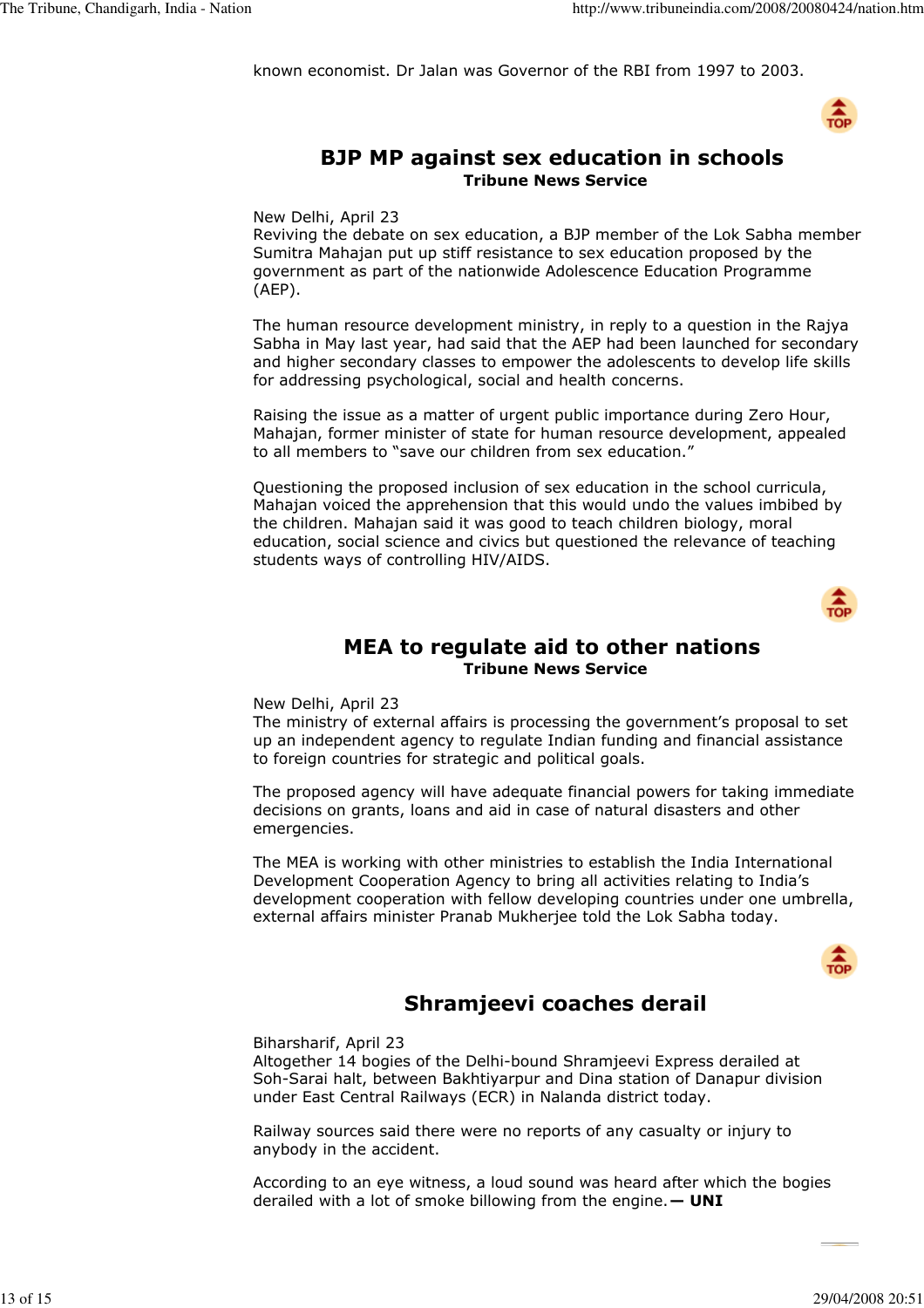**TOP** 

# Tusker runs amok, kills 3

Thrissur (Kerala), April 23

Three persons, including an old woman, were trampled to death and four others injured when an elephant ran amok at the Irrinjalakuda 'Koodalmanikya' temple in the district today.

The tusker, 'Unnikrishnan', was brought to the centuries-old temple as a part of the annual festival celebrations. The incident occurred just after the 'kazchashiveli' ritual in the afternoon.

Kausalya (75), and a boy, Nithin, both from Thrissur district, were among those dead. The identity of the third victim was yet to be established. The injured were admitted to the local Taluk hospital.

The tusker ran wild for nearly two hours, and it also destroyed the 'gopuravathil' and the doors of the 'koothambalam'. It was finally brought under control and chained by its two 'mahouts'.

The Chalakudy divisional forest officer will conduct an inquiry into the incident. The DC said any compensation for the victims would be announced only after holding consultations with the government.  $-$  UNI



## Ban on Indians travelling to Iraq Tribune News Service

New Delhi, April 23

The emigration clearance to the Indian citizens travelling to Iraq has been suspended since April 15, 2004, in view of the deteriorating security situation in that country.

Since the security situation in Iraq continues to be grim, the above directive continues to be in place, minister of state for external affairs E. Ahamed told the Lok Sabha in response to a question from Ramdas Athawale.

Asked whether the services of Indian workers and drivers, who had gone to Kuwait, had been terminated by their Kuwaiti companies due to the ban on travel to Iraq, the minister said the ministry was not aware of such developments.



## JIPMER on par with AIIMS, PGI Tribune News Service

New Delhi, April 23

The Rajya Sabha today passed a Bill for giving greater autonomy to the the Jawaharlal Institute of Post-Graduate Medical Education and Research (JIPMER), Puducherry, which will be allowed to award its own degrees to students. This will bring it at a par with the AIIMS, Delhi and the PGI, Chandigarh.

The institute will be given an enhanced status as an institution of national importance. The Bill was passed with a voice vote.